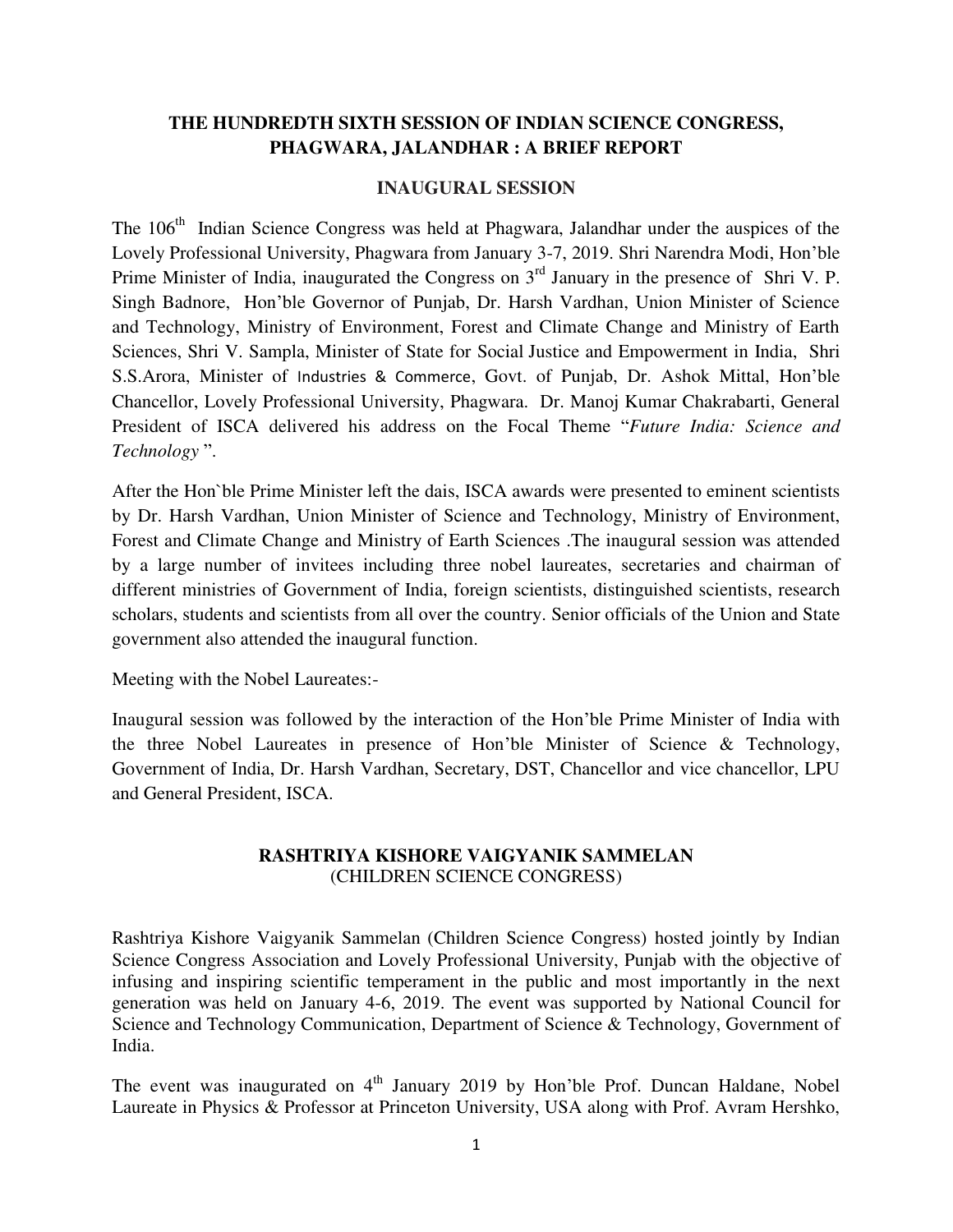Nobel Laureate in Chemistry and Distinguished Professor at Technion, Israel. Dr. Nisha Mendiratta, Head, National Council for Science and Technology Communication, Department of Science and Technology along with Sh. Avinash Rai Khanna, Vice Chairman, Indian Red Cross Society and Vice President of Bhartiya Janata Party were the Guest of Honour. Shri. Ashok Mittal, Chancellor, Lovely Professional University delivered welcome speech and Dr. Manoj Kumar Chakrabarti, General President, ISCA delivered Presidential address. Prof. P.P. Mathur, General Secretary (Scientific Activities) ISCA; Prof. Gangadhar, General Secretary (Membership Affairs) ISCA; Dr. Amit Krishna De, Executive Secretary, ISCA graced the ceremony with their presence. The Souvenir book containing the abstracts of the shortlisted projects was released on this occasion. Infosys ISCA Travel Awards were presented to the school children. The inauguration ceremony was attended by a huge gathering of more than 2500 young scientists, media personnel, faculty & students.

Project Exhibition of Rashtriya Kishore Vaigyanik Sammelan was also inaugurated by the esteemed guests on the same day. 110 Science projects (60 nominated by Department of Science & Technology, 15 by National Council of Educational Research and Training and 35 by Punjab State Council for Science & Technology) were put on display in the project exhibition. Students from more than 300 schools of Punjab and neighboring states also visited Project Exhibition and experienced the work done by these students.

Meet the Scientist session was also held on 4th and 5th January during which the participants of Rashtriya Kishore Vaigyanik Sammelan were able to have a great insight into how science has evolved over a period of time and what holds the future. Participants also visited Pushpa Gujral Science City on 6<sup>th</sup> January 2019

The three-day event was culminated at the Valedictory Session held on January 06, 2019. On the occasion, Chief Guest was Shri. Ashok Mittal, Chancellor, Lovely Professional University and Chairman, Organising Committee, 106<sup>th</sup> Indian Science Congress. Guest of Honor was Shri. Rajinder Singh, Scientist D, NCSTC Division, Department of Science and Technology. Dr. Manoj Kumar Chakrabarti, delivered Presidential Address. Dr Arun Kumar Pandey, Assistant Executive Secretary, ISCA concluded the session by delivering vote of thanks. The event was widely covered by all prominent media in the country.

### **WOMEN SCIENCE CONGRESS**

The 8<sup>th</sup> Women Science Congress was inaugurated by Smt.Smirti Iraniji, Honorable Union Minister of Textiles in presence of Sh. Ashok Mittal, Chancellor, Lovely Professional University; Prof. P.P. Mathur, General Secretary (Scientific Activities) ISCA; Prof. Gangadhar, General Secretary (Membership Affairs) ISCA. Prof. Vijay Laxmi Saxena, General President Elect (2020-2021), ISCA and Dr Namita, KIRAN, DST as Guest of Honours . Dr. Manoj Kumar Chakrabarti, General President, ISCA delivered the Presidential Address.

Inauguration was followed by 14 invited lectures from accomplished women leaders and scientists and 62 contributed papers were presented in the form of posters. Invited lectures were given by Dr. Namita, Dr.Namrata and Dr.Rupashree from Department of Science and Technology and Dr.Pratiba Nair from USIEF, Ms.Suja Warrior from Infosys, Ms.Neelima Ketan from Vedanta, Ms.Sushama Oza, Director of Strategy and Sustainability, Adani Foundation,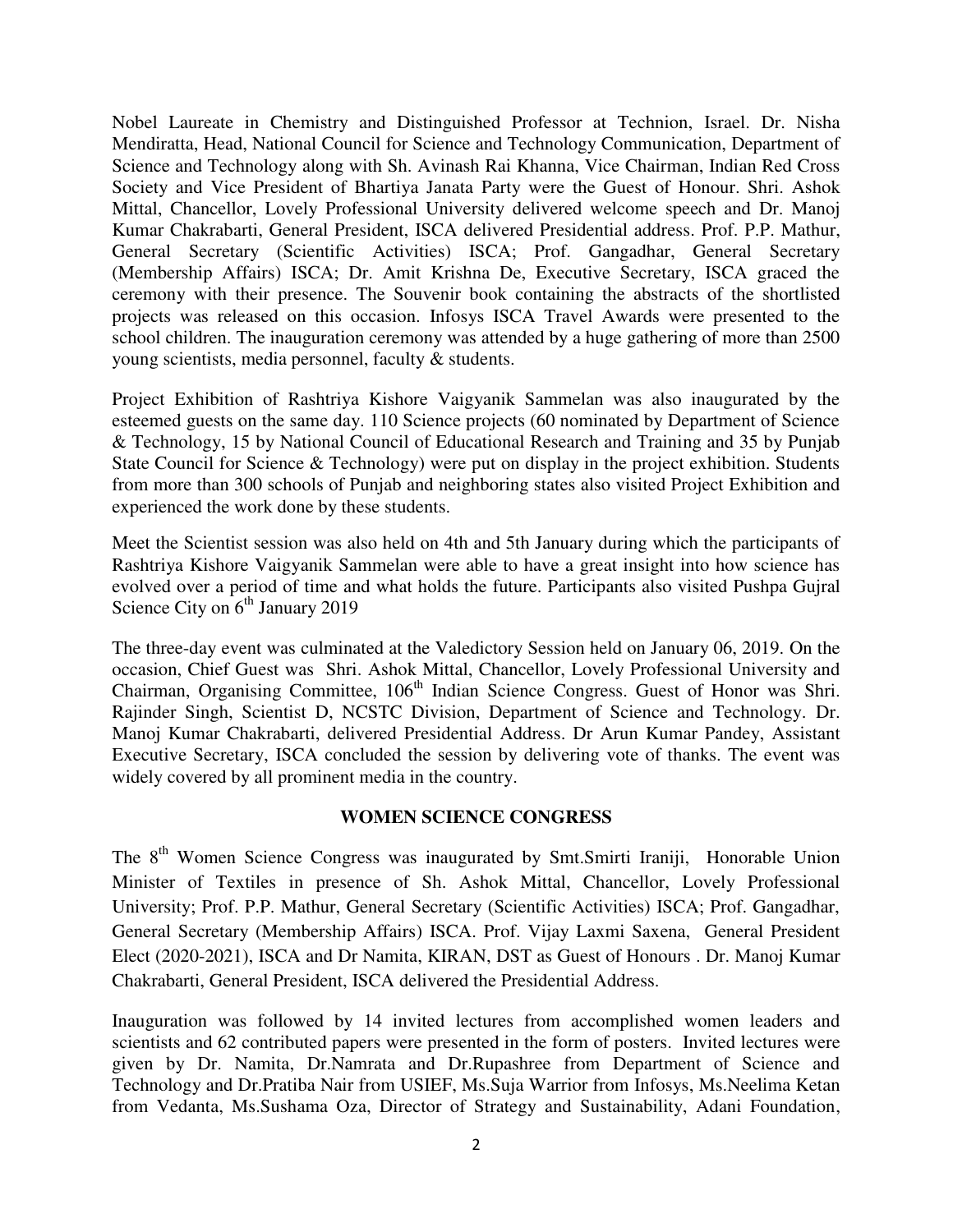Dr.Neelima Gupta, Vice Chancellor of CSJM University, Dr.Shakuntala Das from Potsdam State University of Newyork, Dr.Sagarika Biswas Sr.Principal Scientist from CSIR-Institute of Genomics and Integrative Biology and Dr. Asha Chaubey, Principal Scientist from Fermentation Technology Division of CSIR- Indian Institute of Integrative Medicine, Dr.S.Geetha from TN Agricultural University, Dr.V.Kalarani from Sri Padmavathi Mahila Visvavidyalayam and Dr.Suseela Kanduri from Synergy solutions .

The Valedictory session was by graced an inspiring deliberation of Shri Prakash Javadekar, Honorable HRD Minister Textiles, Shri. Ashok Mittal, Chancellor, Lovely Professional University and Dr. Manoj Kumar Chakrabarti, General President, ISCA delivered welcome and presidential address respectively. Prof. P.P. Mathur, General Secretary (Scientific Activities) ISCA; Prof. Gangadhar, General Secretary (Membership Affairs) ISCA and Dr Namita, KIRAN, DST. Were also present at the session. Dr G Geetha, Convener delivered Vote of Thanks.

# **12TH VIGYAN SANCHARAK SAMMELAN**  (SCIENCE COMMUNICATORS' MEET)

.

12th Vigyan Sancharak Sammelan **(**Science Communicators' Meet) , jointly hosted by Indian Science Congress Association and Lovely Professional University, Punjab with an objective of communicating the basic concepts of science amongst the common people was held on January 5-6, 2019. The event was supported by NCSTC, Department of Science & Technology, Government of India

The meet was inaugurated by Shri Ravi Shankar Prasad, Union Minister for Electronics & Information Technology and for Law & Justice on January 5, 2019 in presence of Dr. Nisha Mendiratta, Head & Advisor, NCSTC, Department of Science & Technology; Shri Ashok Mittal, Chancellor, Lovely Professional University; Shri Shwait Malik, Member of Parliament, Rajya Sabha and Shri SomParkash, MLA, Phagwara, Prof. P.P. Mathur, General Secretary (Scientific Activities) ISCA, Prof. Gangadhar, General Secretary (Membership Affairs) ISCA. Dr. Manoj Kumar Chakrabarti, General President, ISCA presided over the function. The programme was attended by a huge gathering of more than 2500 scientists, science communicators, media personnel, faculty & students

Under the broad Umbrella of "Taking Science to the People", very interesting and thought provoking invited talks were delivered by Mr. Pallava Bagla, Photo Journalist & Science Editor, New Delhi Television- NDTV & Correspondent Science Magazine , Prof. Basab Chaudhuri, Vice Chancellor, West Bengal State University, Barasat, West Bengal, Dr. Manoj Kumar Patairiya, Director, CSIR-National Institute of Science Communication and Information Resources (NISCAIR), and Dr. V. Ramgopal Rao, Director, Indian Institute of Technology, Delhi.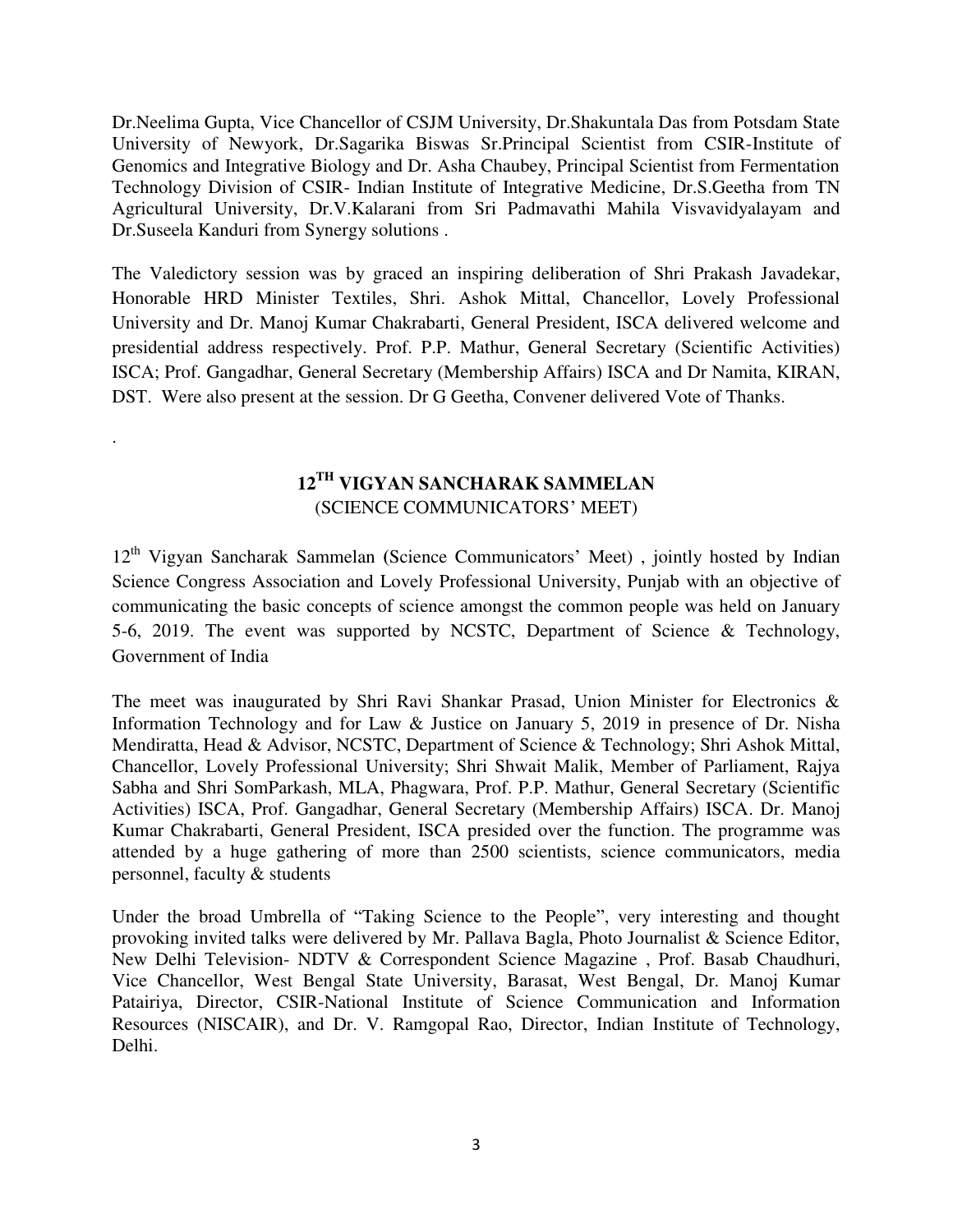33 Science Communicators selected by Indian Science Congress Association from all over India made the presentations in four Technical Sessions spread over two days. In addition to 18 oral presentations, 15 poster presentations were held on contemporary issues in Science & Technology communication.

The Valedictory Session was held on January 06, 2019. Shri. Ashok Mittal, Chancellor, Lovely Professional University was Chief Guest. Prof. P.P. Mathur, General Secretary (Scientific Activities) ISCA and Shri. Rajinder Singh, Scientist D, NCSTC Division, Department of Science and Technology were present. Dr. Manoj Kumar Chakrabarti, General President, ISCA presided over the function. The Meet concluded with Vote of Thanks by Dr. Amit Krishna De, Executive Secretary, ISCA.

### **SCIENCE EXHIBITION : PRIDE OF INDIA EXPO**

"Pride of India" (PoI) Expo, is the Mega Science Exhibition showcasing the cutting-edge technologies, leading scientific products and services, path breaking R&D initiatives, schemes and achievements of India's foremost and leading public and private sectors, central and state government departments, research labs, educational institutions, corporate, defence etc. Apart from thousands of national and international delegates, prominent R&D heads, policy makers, bureaucrats, senior scientists, ICT & allied industry leaders, technocrats & academicians, innovators, entrepreneurs, social activists, top executives from corporate & industry, the PoI Expo was visited by thousands of fervent students and general public during 3 to 7 January 2019.

The PoI Expo was spread over an area of approx 20,000 sqm with the participation of 150 organizations. The expo was a display of cutting-edge technologies, leading scientific products and services, path breaking R&D initiatives and achievements of India's foremost and leading public and private sector, government departments, PSUs, research labs, educational institutions, corporate, defence etc. Shri V. P. Singh Badnore, Hon'ble Governor of Punjab and Dr. Harsh Vardhan, Hon'ble Union Minister for Science and Technology and Earth Sciences inaugurated the Expo in presence of Shri Ashok Mittal, Chancellor, LPU and Dr. Manoj Kumar Chakrabarti, General President, ISCA.

Vigyan Jyot : Flame of Knowledge, is a novel initiative to popularize science and encourage it as a career amongst the youth, thus preparing scientists and innovators of tomorrow. Vigyan Jyot was ceremoniously received at the sprawling campus of LPU by Dr Manoj Kumar Chakrabarti, General President ISCA, Dr Ashok Mittal, Chancellor Lovely Professional University, Dr. Ashok Saxena Former General President and other dignitaries on 02 January 2019. Vigyan Jyot was lit at the venue of PoI Expo at the hands of Shri V. P. Singh Badnore, Hon'ble Governor of Punjab and Dr. Harsh Vardhan, Hon'ble Union Minister for Science and Technology and Earth Sciences and was kept lit throughout the 5 days of the event inspiring thousands of students.

On the concluding day of ISC, during the Valedictory Function, the Vigyan Jyot was ceremoniously handed over by Dr. Manoj Kumar Chakrabarty to Prof. K. S. Rangappa , General President Elect with the message of further spreading the importance of science amongst the students and taking the Vigyan Jyot to the venue of 107th ISC.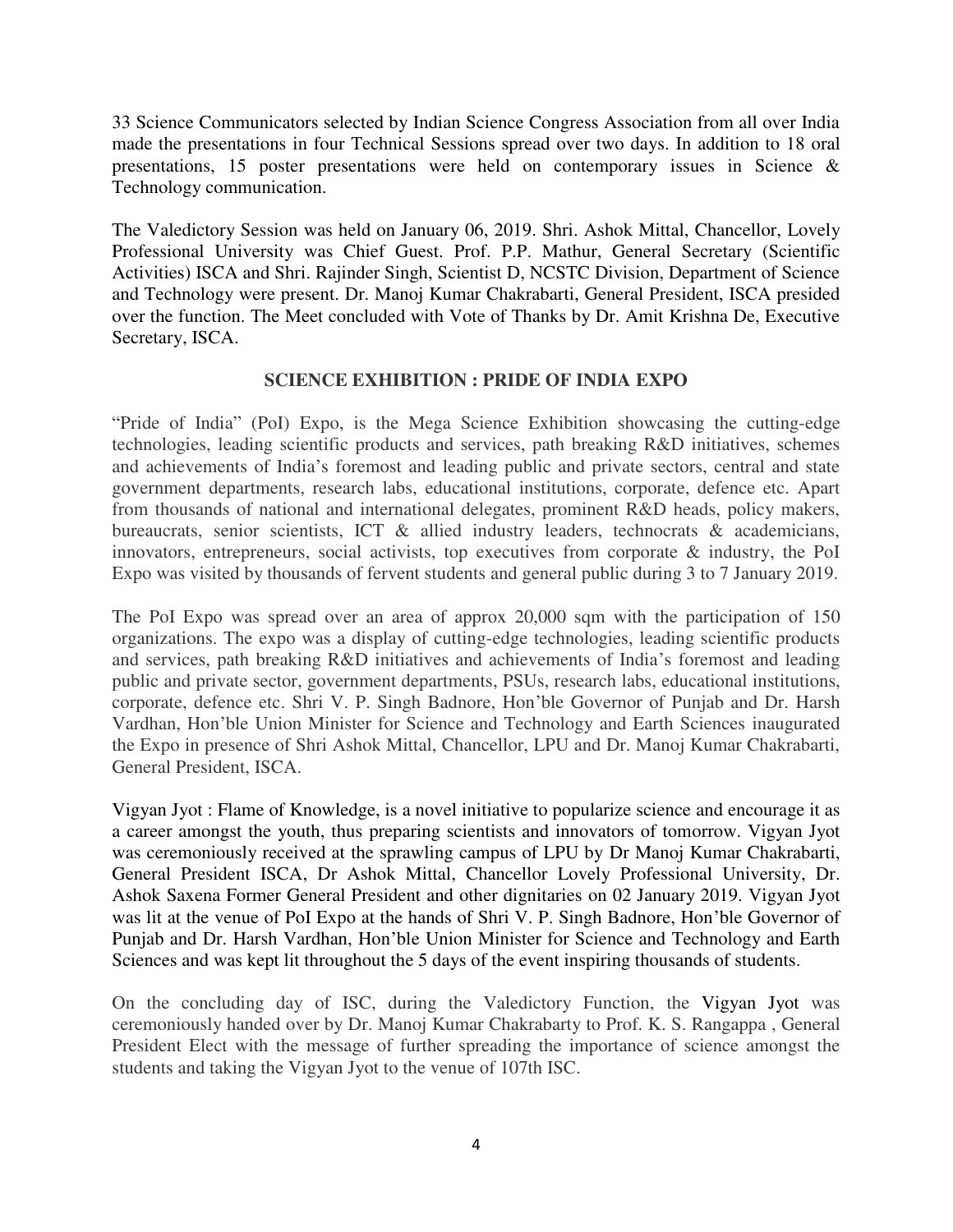#### **VALEDICTORY**

The Valedictory marking the end of the event of  $106<sup>th</sup>$  Indian Science Congress was held on  $7<sup>th</sup>$ January 2019. The dignitaries for the function were Shri Ashok Mittal, Hon'ble Chancellor of Lovely Professional University, , Prof K.S.Rangappa ,General President (Elect), Dr. Ashok Kumar Saxena, Former General President, ISCA. On this occasion, Young Scientist Awards and Best Poster Awards were also presented. Mrs. Rashmi Mittal, Pro Chancellor LPU, Prof. Gangadhar, General Secretary (Membership Affiars), ISCA, and Prof. P.P. Mathur, General Secretary (Scientific Activities) and Dr Amit Krishna De, Executive Secretary, ISCA were also present. Dr.Manoj Kumar Chakrabarti ,General President, ISCA delievered Presidential address

 The Vigyan Jyot was ceremoniously handed over by Dr. Manoj Kumar Chakrabarti to Prof. K.S. Rangappa, with the massage of further spreading the importance of science amongst the students and taking the VigyanJyot to the venue of  $107<sup>th</sup>$  ISC.

#### **PLENARY SESSIONS:**

#### LECTURE OF NOBEL LAUREATES

| Prof. Thomas Sudoph    | Why we need basic research for precision medicine: the                                |
|------------------------|---------------------------------------------------------------------------------------|
|                        | neuroscience example                                                                  |
| Prof. Avram Hershko    | The ubiquitin system for protein degradation: roles in health and<br>disease          |
| Prof. Duncan M Haldane | Topological Quantam Matter, Entanglement, and a "Second"<br><i>guantum Revolution</i> |

#### PLENARY ON THE ACHIEVEMENT OF AGRICULTURAL RESEARCH IN INDIA

Dr. J.K. Jena *New vistas in aquaculture development in India for income, employment and nutritional security* Dr Ashok K. Patra *Soil, food security and human health*  Prof. Ramesh Kanwar *Climate change and its impact on water security and food security: Policy issues.* 

#### PLENARY ON RESTLESS TIDE: CONTINUING CHALLENGE OF INFECTIOUS DISEASES IN INDIA

| Dr. O.P. Yadav                                    | Agricultural development at arid zone area                                   |
|---------------------------------------------------|------------------------------------------------------------------------------|
| Dr. Amit Ghosh                                    | Restless tide: continuing challenge of infectious diseases in India          |
| Prof. Seyed E. Hasnain                            | To fulfill our pm's dream to eradicate TB from India by 2025 we              |
|                                                   | need to have multipronged approach                                           |
| Prof. Arunaloke Chakrabarti Stop neglecting fungi |                                                                              |
|                                                   | Dr. Hemanta K. Majumder Leishmania, an old enemy: a "mania" of three decades |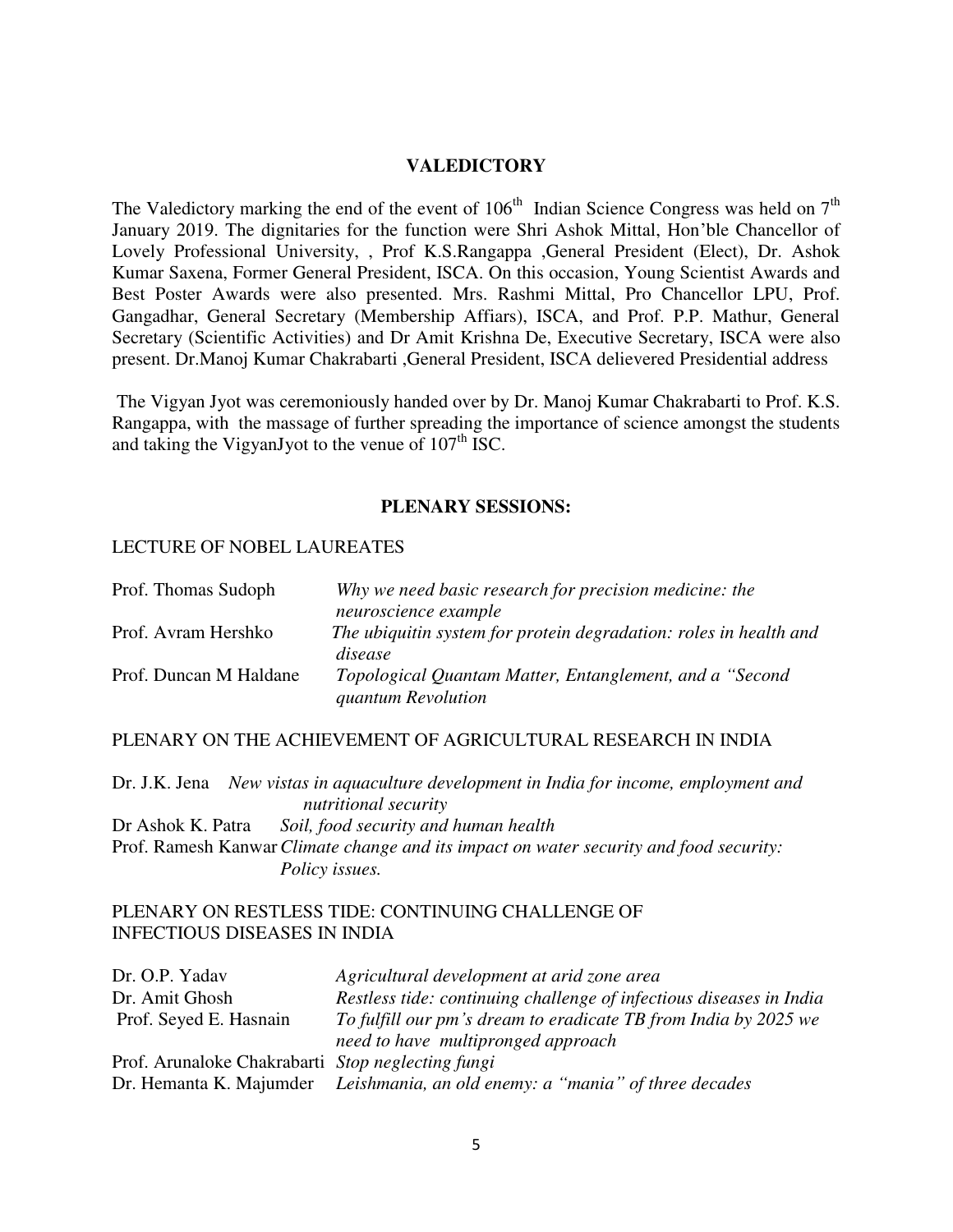### PLENARY ON APPLIED CATALYTIC CONVERSIONS FOR SUSTAINABLE CHEMISTRY AND THERAPEUTICS.

Prof. Ananda Singh *Functionalization of ii-systems for developing new routes to heterocycles and fluorinated molecules* Prof. Jitendra A. Bera *Double dehydrogenation of primary amines to nitriles* Prof. S S V Ramasastry *New approaches for the construction of fused cyclopentanes* Prof. Sandeep Verma *Catalyzed release of therapeutic gases in neurons*

### PLENARY ON DIABETES

| Prof. Satinath Mukhopadhyay     | An introduction to Diabetes                                        |
|---------------------------------|--------------------------------------------------------------------|
| Prof. Richard I.G. Holt         | The emerging ultra-long acting basal insulin: translating clinical |
|                                 | trials into real-world evidence                                    |
| Prof. Loretta Vileikyte Boulton | Diabetic complications prevention and cure                         |
| Prof. Andrew JM Boulton         | Diabetic foot care                                                 |

## PLENARY OF SECRETARY, DHR AND DG, ICMR ON NON COMMUNICABLE DISEASES

Prof. Balram Bhaugam *Problem of noncommunicable diseases in India*  Prof. G.K. Rath *Key achievements in cancer care at the national level and the future road map*  Prof. Nikhil Tandon *Diabetes, obesity and other cardio Metabolic conditions*  Prof. P.N. Sylaja *Neurosciences: Keu achievements at national level and future road map*  Dr. Prashant Mathur *Achievement in cancer research* 

### PLENARY ON CLIMATE CHANGE AND HEALTH

Dr. Shanta Datta *Overview on climate change and health*  Prof. V.M. Katoch *Facing the challenge of climate change on human health in India* Dr. Gautam Goswami *Impact of climate change on health – technology perspective* Dr. Jaiprakash Narain *Climate change and it' simpact on human health*

#### PLENARY ON TRANSLATIONAL RESEARCH IN REPRODUCTION & GENETICS

| Prof. A. Zubuike P. Ebokai | Impact of environmental pollution on reproductive function and    |
|----------------------------|-------------------------------------------------------------------|
|                            | metabolic disorders: influence of natural products/ phytochemical |
| Prof. Andy Peterson        | A sharedjourney in human genetics in south Asia                   |
| Prof. Ren-Shen Ge          | Recent studies of stem leydig cells                               |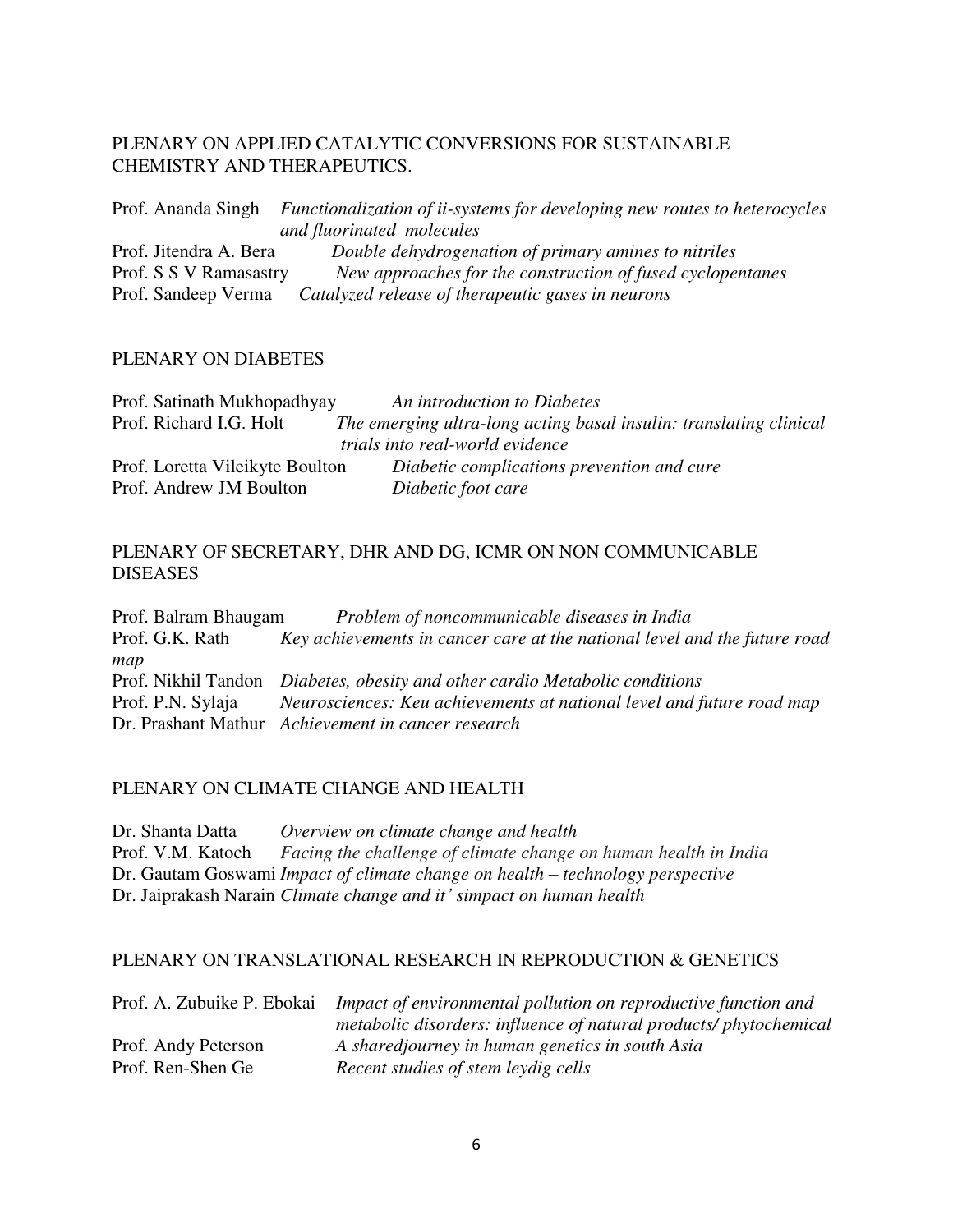## SPECIAL LECTURE

| Prof. Pulok Mukherjee | Bio-prospecting of natural products: learning from our |
|-----------------------|--------------------------------------------------------|
|                       | ancestors - tradition to trend                         |

#### PLENARY ON NOVEL THERAPEUTIC APPROACHES FOR BREAST CANCER

| Prof. Harikrishna Nakshatri | Impact of race/ethnicity on normal breast and breast cancer                                                                        |
|-----------------------------|------------------------------------------------------------------------------------------------------------------------------------|
|                             | biology                                                                                                                            |
| Prof. Srikant Anant         | Magnolia component honokiol, a traditional Chinese                                                                                 |
|                             | /ayurvedic/native american medicine targets stem cells in colon<br>cancer to inhibit tumorigenesis                                 |
| Prof. Roy A. Jensen         | Components of the traditional chinese herbal medicine thunder<br>god vine, triptolide and celastrol target hsp90 to prevent triple |
|                             | negative breast cancer                                                                                                             |

# PLENARY ON NOVEL CHEMO PREVENTIVE AND CHEMO THERAPEUTIC APPROACHES AGAINST CANCER

| Prof. Rita Ghosh       | Quinone detoxification and development of aggressive prostate<br>cancer                                                                    |
|------------------------|--------------------------------------------------------------------------------------------------------------------------------------------|
| Prof. Addanki P. Kumar | Intervention strategies for chemo-radio-resistant pathways                                                                                 |
| Prof. Animesh Dhar     | Novel combination of natural compounds derived from unani<br>/ayurvedic medicine target numerous genes in super-enhancer                   |
| Dr. Subhrajit Saha     | regions in pancreatic cancer, in turn, inhibit tumorigenesis<br>Modulation of unfolded protein response to promote chemo-<br>sensitization |

# PLENARY OF 125THANNIVERSARY OF SATYENDRANATH BOSE, PRASANTA CHANDRA MAHALANABIS AND MEGHNAD SAHA

|                     | Prof. Dilip Kumar Sinha 125 <sup>th</sup> anniversary of Satyendranath Bose, Prasanta Chandra |
|---------------------|-----------------------------------------------------------------------------------------------|
|                     | Mahalanabis And Meghnad Saha                                                                  |
| Prof. S.K. Midya    | Few works on ionization after ProfessorMeghnad Saha from University<br>of Calcutta            |
| Prof. Bhupati Naidu | Popular contributions of Pprof. P.C. Mahalanobis to statistical science<br>and indian nation  |

# PLENARY ON RECENT TRENDS OF RESEARCH IN NEURODEGENERATIVE DISEASES

Prof. Dipak Sarkar *Neuronal activation of proopiomelanocortin ameliorates aging altered*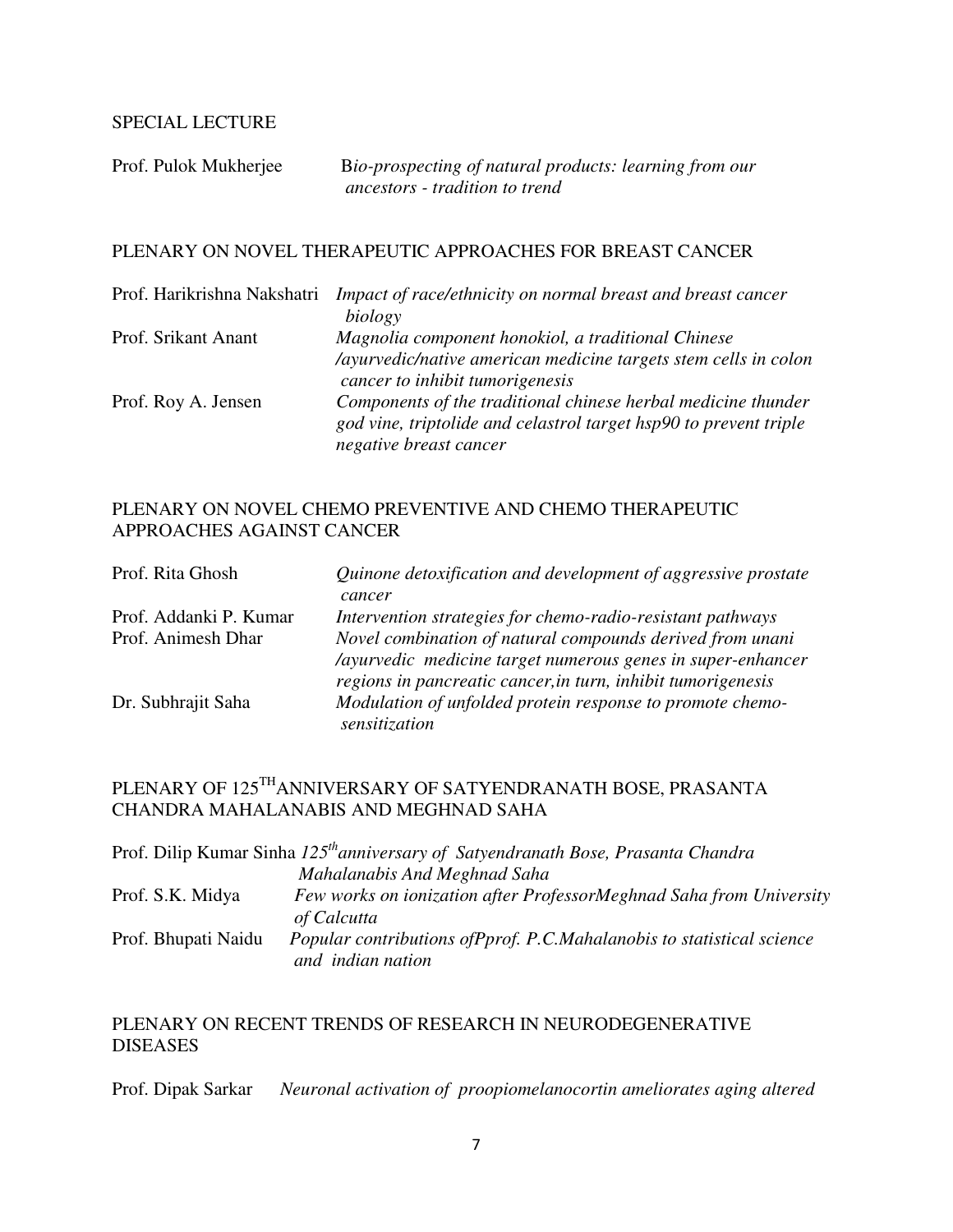|                         | hepatic glucose metabolism                               |
|-------------------------|----------------------------------------------------------|
| Prof. Shilpa Buch       | Evs in neurodegenerative diseases                        |
| Prof. Tusharkanti Ghosh | Peripheral immune responses are altered in animal models |
|                         | of alzheimers disease                                    |
| Prof. Rajat Sandhir     | Molecular and biochemical trajectories from diabetes to  |
|                         | alzheimer's disease                                      |

# PLENARY ON CUTTING EDGE TECHNOLOGY FOR THE WELFARE OF HUMAN **SOCIETY**

| Dr. Harish C. Pant | A novel translational approach to neurodegenerative diseases: a small                    |  |
|--------------------|------------------------------------------------------------------------------------------|--|
|                    | peptide derived from neuronal cell cycle kinase (cdk5) provides a                        |  |
|                    | protective and restorative role in neurodegenerative diseases like                       |  |
|                    | alzheimer disease $(ad)$ , parkinson's $(pd)$ .                                          |  |
|                    | Dr. Prasad D.K. Dhulipala Recombinant enzymes for hydrogen sulfide mitigation in oil and |  |
|                    | gas industry                                                                             |  |

Prof. Devendra Agrawal *Mechanisms and biomarkers of plaque rupture*

# PLENARY ON RECENT ADVANCEMENT IN ECOLOGICAL SCIENCES

|              | Dr. (Mrs.) B. Meenakumari <i>Convention on biological diversity and biological diversity act</i> |
|--------------|--------------------------------------------------------------------------------------------------|
|              | 2002, in conserving India's bioresources                                                         |
| Dr. S. Faizi | Biodiversity and poverty eradication: Reforming the forest biodiversity                          |
|              | <i>management regime</i>                                                                         |

### PLENARY ON RESEARCH ON NUCLEAR MEDICINE

|                    | Prof. Shantanu Pande <i>Pet ct in cardiac surgery: ally in clinical dilemma and unraveling</i> |
|--------------------|------------------------------------------------------------------------------------------------|
|                    | unexplored                                                                                     |
| Dr. Amitabh Arya   | Nuclear medicine- the future of medicine                                                       |
| Prof. T.K. Kalawat | Nuclear medicine – the future of medicine                                                      |

# PLENARY ON INDIANS MAJOR STRENGTH AND OPPORTUNITIES ON NGS DATA ANALYSIS THROUGH BIOINFORMATICS AND COMPUTATIONAL BIOLOGY

| Dr. T. Madhan Mohan                     | Major distributed bioinformatics network in India: - strength and                                                   |
|-----------------------------------------|---------------------------------------------------------------------------------------------------------------------|
|                                         | opportunities for bio- bigdata analytics                                                                            |
| Dr. G. Narahari Sastry                  | Drug repurposing for rare diseases: a data science and modeling<br>driven approach                                  |
| Dr. Aloke Srivastava<br>Dr. Amrita Ravi | Ngs data analysis: strength and challenges in India<br>Doctor's diary: solving high impact problems with technology |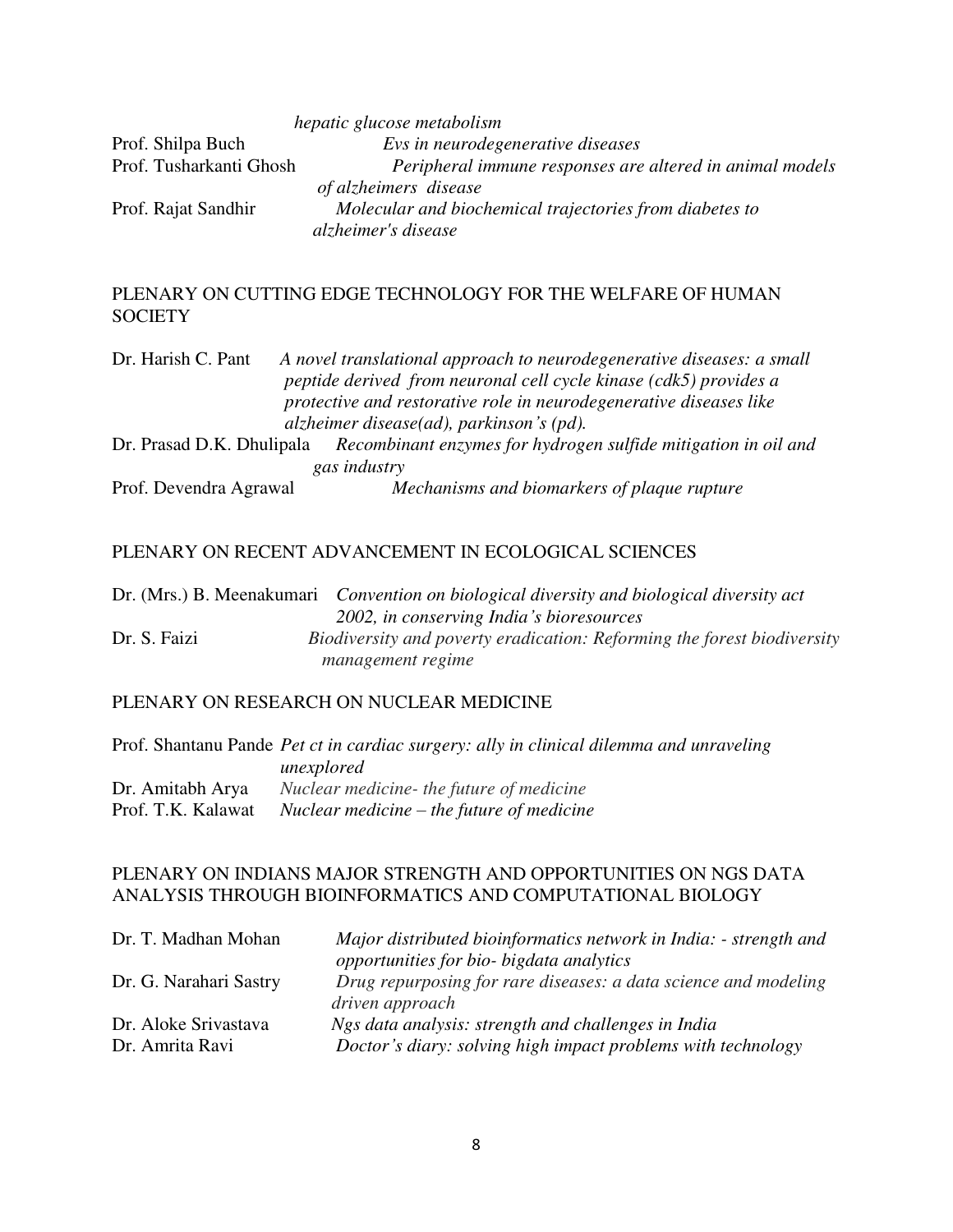#### PLENARY ON CHALLENGES OF UNIVERSAL SALT IODIZATION

| Prof. Amar K. Chandra    | <i>Iodine supplementation: a boon or bane in public health</i>      |
|--------------------------|---------------------------------------------------------------------|
| Prof. Umesh Kapil        | Suitability of double fortified salt in India: review of scientific |
|                          | evidence                                                            |
| Prof. John H Lazarus     | The challenge of iodine nutrition                                   |
| Prof. Elizabeth N Pearce | Iodine nutrition in pregnant women                                  |

## **INDUSTRY ACADEMIA MEET**

Industry Academia meet was organized to the tie between academics and industries so that the innovative ideas and products developed by academics can be transferred to the Industries. This meet was attended by a large number of delegates, Inaugural program was enlightened the thought provoking takes from the chancellery, LPU, General President, ISCA and CEO's of different Industries.

Participant of the program were enriched by the lectures of several bright academicians and expects from Industries.

# **106TH INDIAN SCIENCE CONGRESS, JALANDHAR RECOMMENDATIONS FROM SECTIONS**

### **SECTION : Agriculture and Forestry Sciences**

- Coarse cereals having high nutritive value and climate resilience: Untapped genetic resources of these crops need to be exploited and such crops are to be popularized through value addition, value chain development, institutional facilities and policy support and popularization.
- To make rice based cropping system sustainable available advance technologies on water use efficiency, nutrient use efficiency, climate resilient varieties and rice straw management needs to be translated and implemented through appropriate policies support and popularization. Crop diversification using crops like maize needs to be popularized with appropriate policy support like procurement, storage facilities etc.
- Pulse crops with phenotype plasticity are adaptable to diverse climatic conditions and can cover up the rice fallow area. Creating seed hubs, ensuring good quality seeds, increasing MSP and market integration can revolutionize pulse production.
- Integrated farming system is the most suitable approach across India to double farmers income, mitigate effects of climate changes, enhance food nutritional and environmental security.
- Horticultural crops mainly fruits and vegetables which are rich in antioxidants and nutraceauticals and field crops like maize can play an important role in crop diversification especially in paddy based cropping system.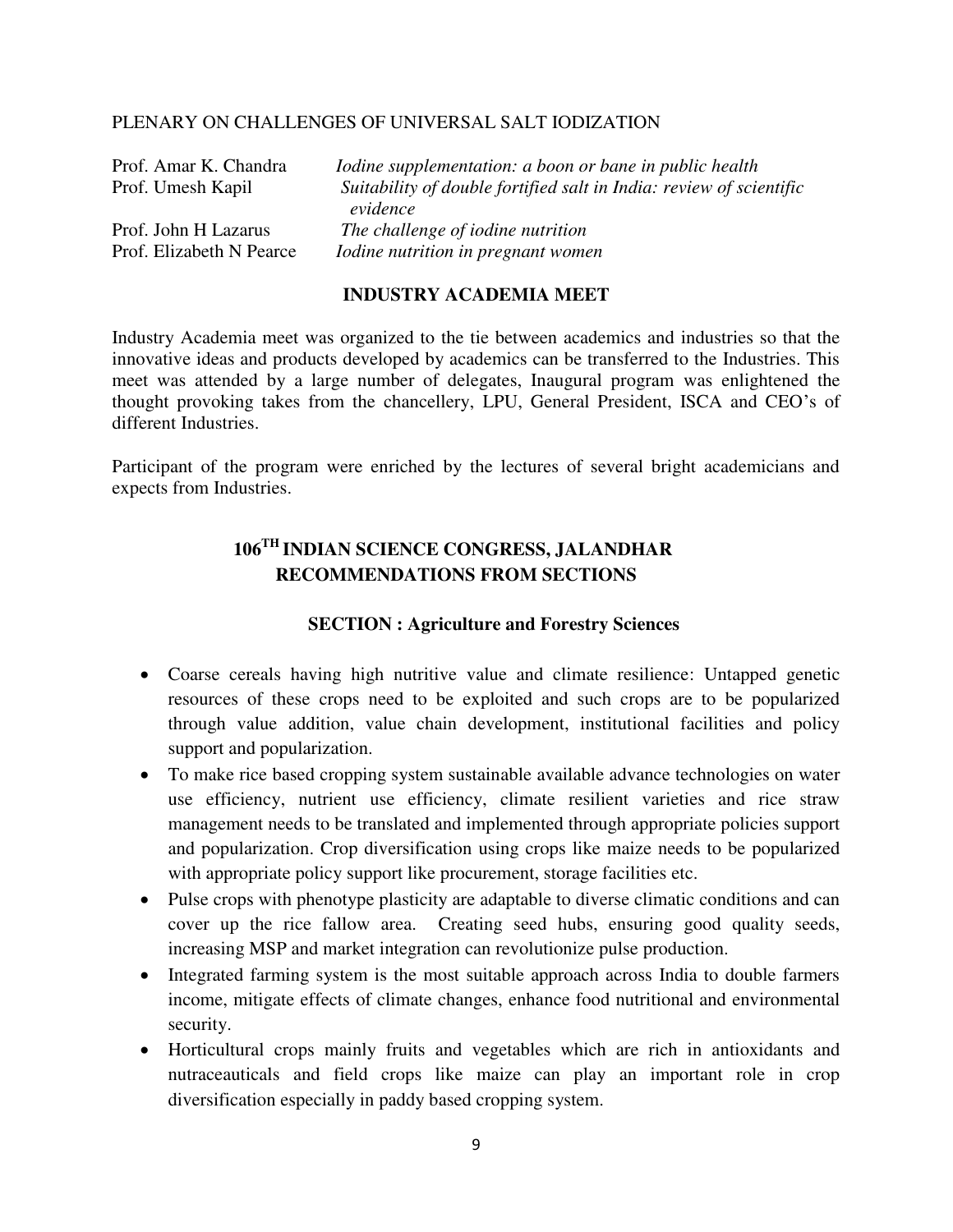- Infrastructure development for irrigation facilities, conservation of rain water for augmenting water resources and its effective utilization through participating water management in irrigated and rain fed areas are the need of the hour.
- Farming has improved over time but not the conditions of the farmers. Policy interventions should target the farmers and consumers through effectively linking them with appropriate technology back stopping.

# **SECTION : Animal, Veterinary and Fishery Sciences**

- Basic biology should be made integral part of undergraduate and post graduate studies in biotechnology, microbiology, bioinformatics and other modern biology disciplines.
- With a view to conserve biodiversity, emphasis on strengthening of classical zoology in the syllabus of undergraduate and post graduate programmes be given which is not reflected in new UGC syllabus. UGC may be requested to restructure the syllabus in the light of this recommendation with special reference to minor phyla.
- National funding agencies should provide sufficient funding for research on animal taxonomy as classical taxonomy has gone on backfoot during last 2 decades and proper identification of species of biodiversity importance has become a problem for young researchers.
- Bio-resources are the wonderful gift of the nature to the mankind whose sustainability can be effectively linked to rural likelihood and economic development, so science education should aim at attracting students for proper management and sustainable utilization and innovative idea of bio-resources.
- The assemblage of species with which we share the planet represent a vast untapped genetic library, with undiscovered pharmaceuticals and other beneficial substances. So programmes needed to be initiated for the exploration of other less known potential varieties of life forms with a view to ensure rural livelihood, food, health and financial security for future.
- Ensuring dangers of climate changes to biodiversity be recognized and integrating measures be undertaken on priority to conserve the biodiversity.
- Biotechnological tools and innovative ideas should be used for the conservation, management and restoration of all types of habitats.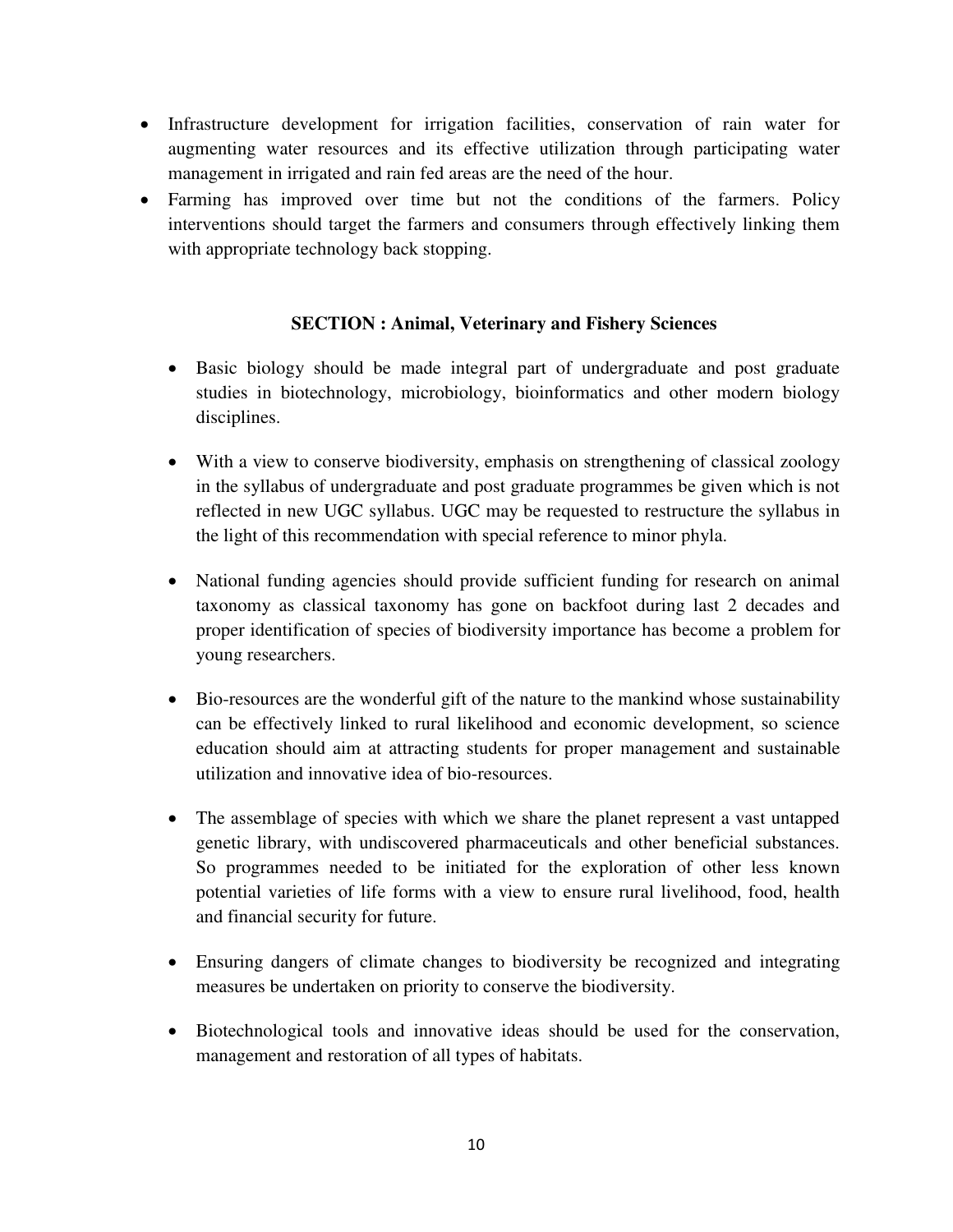- Checklist of local fauna be prepared to know the status of biodiversity and submit the same to the concerned agency to undertake conservational measure.
- Emphasis must be enhanced in the form of the major research findings to harnessing more animal protein from the aquatic resources to ease out pressure on land resources.
- There is an urgent need to increase researches to maintain and manage better health of terrestrial and aquatic animal resource for providing energy rich protein and other resources to human beings.
- In order to augment the inland fishery production, there is a dire need for investigating mortality among the early life history stages of fishes and to develop innovative methods to increase the year class strength under prevailing conditions.
- The damaged breeding site of the fishes should be conserved and restored to enhance the recruitment of fishes in natural aquatic ecosystem.
- Due to the construction of multi-purpose dams on the rivers of our country, the sections where indigenous species have declined should be stalked with young ones of similar species annually in these riverine system which were affected greatly by this anthopogenic influences.

# **SECTION : Anthropological and Behavioural Sciences (including Archaeology, Psychology, Education and Military Sciences)**

- Strengthen the health system response to NCDS including diabetes and metabolic syndromes in various ethnic groups in India at primary care level which well help in better health management.
- To enact ethical code of conduct to study among indigenous and other population in respect of anthropological and behavioral studies.
- Exploring media, visual and tourism anthropology is required in understanding different cultures and centers in India.
- To explore and excavate various prehistoric sites in India are required for understanding human evolutionary behaviors.
- Involvement of anthropology in policy planning towards various tribal development programmes.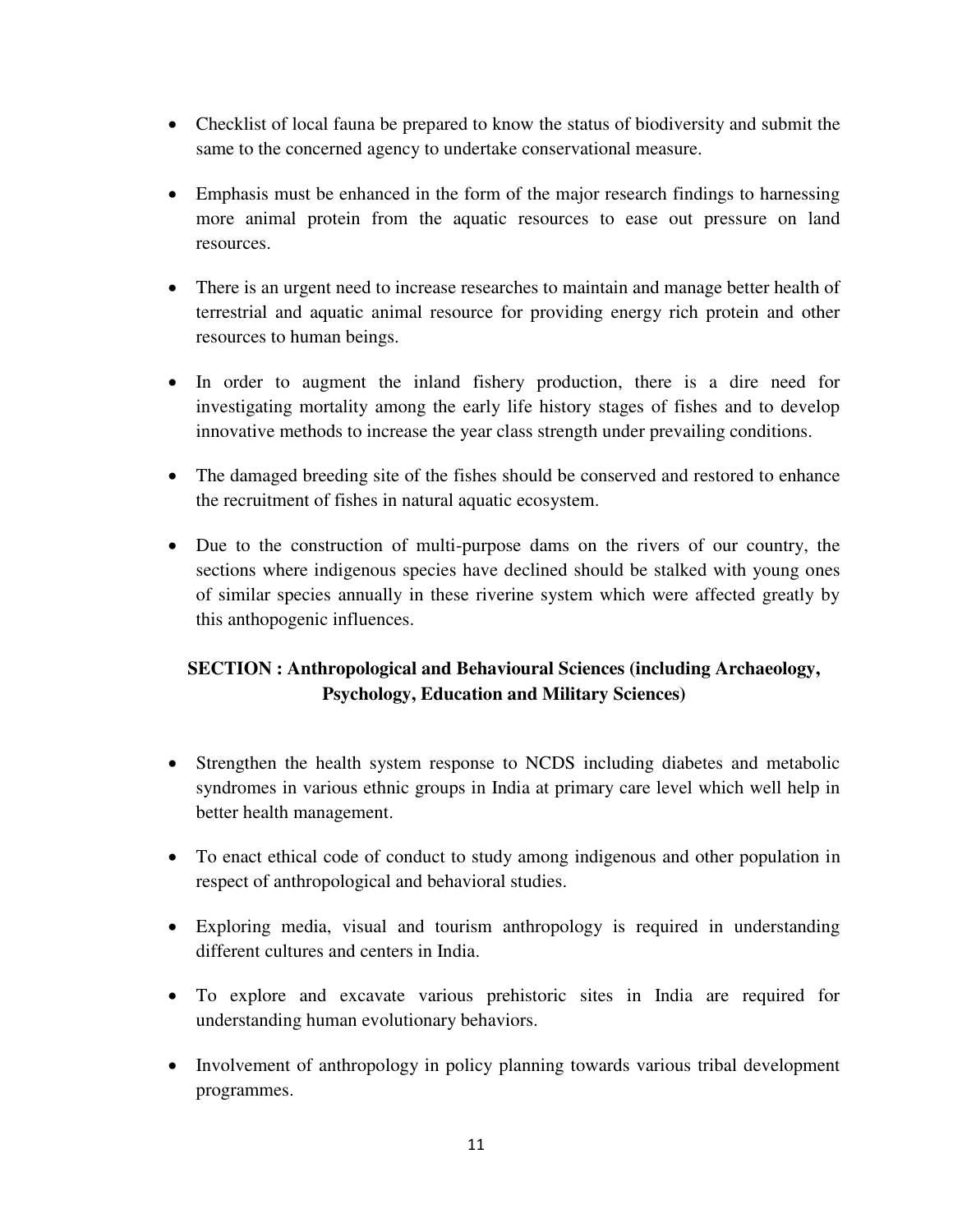- Scientific intervention through large scale population specific beta-thalassemia carrier screening in all indentified high risk zone for the disease.
- Ancestry based family screening for beta-thalassemia would be a practical approach for identification and counseling the carriers in high risk communities.
- After ensuring the preservation of rich, indigenous cultural heritage of the tribal's, planning for their improvement of their quality of life, wellbeing & economic status should be enhanced. Thus, efforts should be made to bring them into main stream and also to protect their rich indigenous heritage.

# **SECTION : Earth System Sciences**

- 1. Geoscientific research findings need to be utilized by the mineral and mining based industries for the National development.
- 2. With the increase in demand of Energy and Water there is an urgent need to formulate research strategies and investigation modalities for their optimum utilization and management. More emphasis is to be given to nuclear energy as few promising Uranium and Thorium ore reserves have been reported and discussed in this congress.
- 3. With the development of advanced geophysical technology, the blind ore bodies and hidden ore bodies by thick soil cover, thin Deccan lava flows and by he Upper Gondwana sediments need to be revisited. To enhance mineral and energy resources, ongoing research activities in the Indo-Gangetic cover. Bay of Bengal, Arabian Sea and Indian oceans require rigorous investigations. The Antarctica and gas hydrate related researches need to be continued with more emphasis on the Climate Change.
- 4. There is an urgent need to re-look into ground-water management and mitigation. Geoscientific perspectives for Natural Hazards such as earthquakes, floods, cyclones, storms, tsunamis, mass movements, ground level fluctuations and Climate Change need to be evaluated in the light of cutting edge technology.
- 5. More detailed geotechnical investigations are necessary in order to plan dams for irrigation; bridges, tunnels, new railway lines and national highways to connect metros, state capitals and Smart Cities. Emerging challenges come from the landslides and mass wasting processes operative in the Himalayan terrain that needs special attention with a more skilled scientific work force.
- 6. Restructuring of the Geology and Geophysics courses for graduate and post-graduate students is necessary so as to cater needs of the industries and research organizations. Exploration for groundwater, building material and raw material and raw material for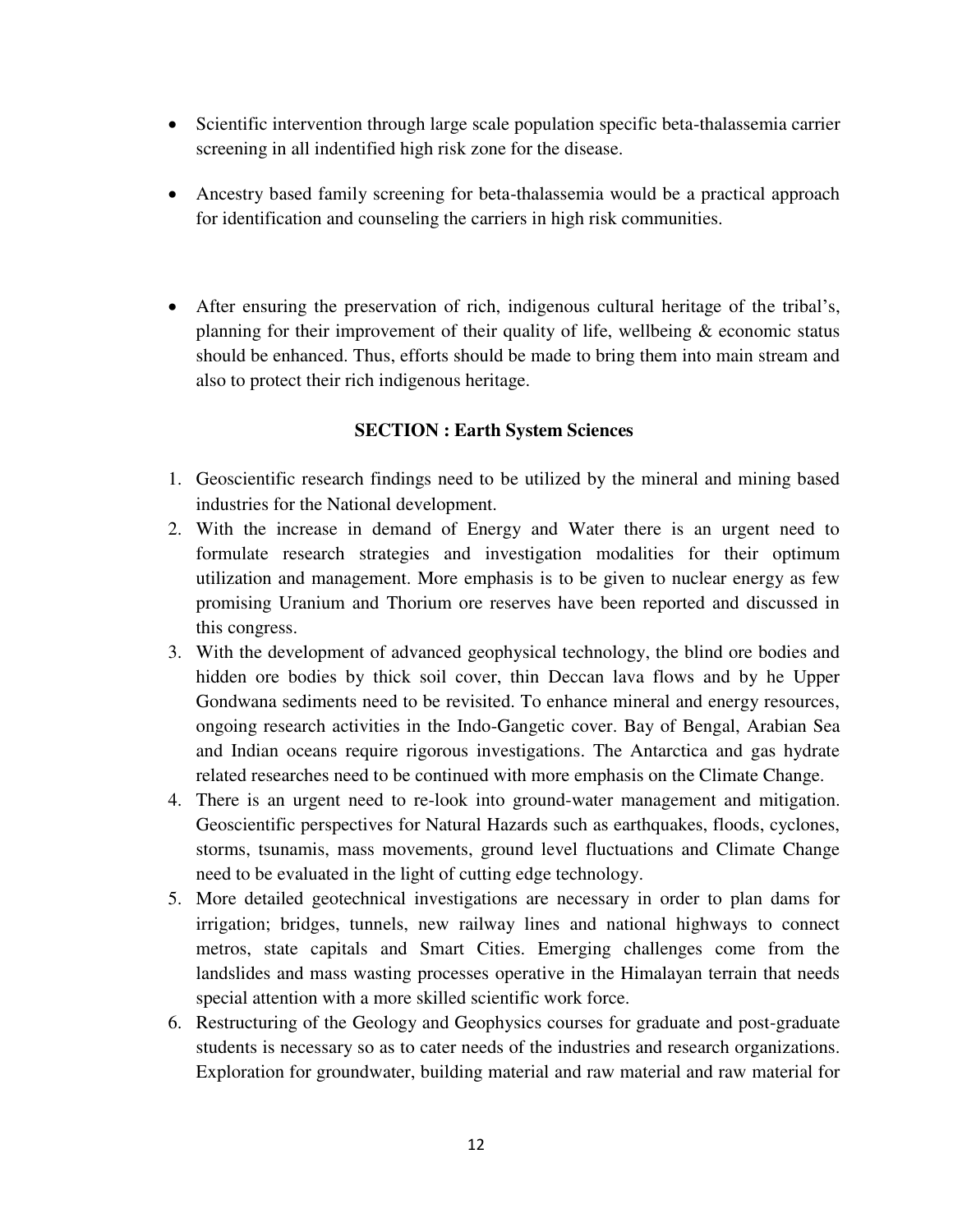small scale industries he taught under the skill development short-term courses in various Indian Universities.

# **SECTION : Engineering Science**

- Indigenous Technologies as its specialties to the context of India needs to be highlighted with focus on Energy efficiency. Restoration of natural resources, Environmental protection practices and Skill enhancement and employment generation using skilled workforce.
- Sustainable Technology Development is to be coupled with Green economy and Moral and Ethical practices.
- Shifting of Hydrocarbon Economy (non-Renewable Energies) to Hydrogen Economy (Renewable and Fuel Calls) needs to be emphasized.
- Water and Wastewater Technologies, Solid and E-waste Management requires special attention.
- Nation Centric, innovation driven, Knowledge intensive and globally benchmarked Rural Technologies needs special attention.

# **SECTION : Environmental Sciences**

- Environment boundaries do not respect political boundaries therefore transboundary initiative (i.e. across state/nations) need to be promoted by way of improved regional cooperation for understanding implications of environmental changes and developing mitigation strategies.
- Pan-India or the regional scenarios on different aspects of environment are required for future projections and planning for mitigation and adaptation programme.
- Multidisciplinary integrated studies on priority issues, such as, livelihoods promotion, water and air pollution management, biodiversity conservation and sustainable use, degraded land restoration, etc., should be promoted.
- Climate sensitive regions like the Himalaya and the Western Ghats must be considered as national priority for action on impact mitigation, adaptation and sustainable development.
- Basic research is key for planning and processes of application and therefore, there is a need to promote and integrate basic research with the applied research.
- There should be a provision of environmental and biodiversity payment services and that need to be linked with the livelihood of the people so that they could better conserve and manage their resources.
- Awareness on different environmental and biodiversity issues is the key for conservation and management of natural resources.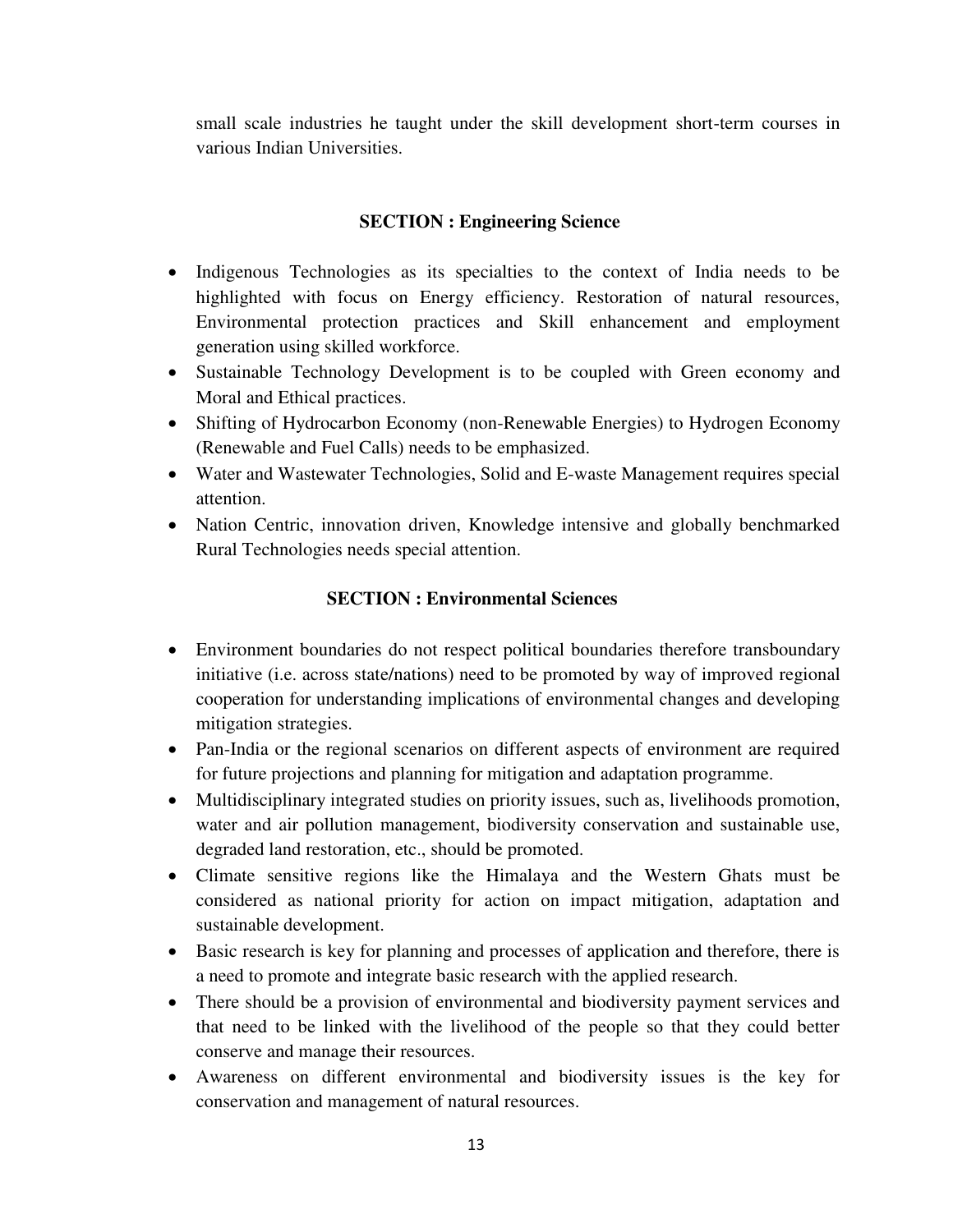• Implementations of policies and framework in right perspectives is needed for conservation and sustainable utilization of natural resources.

# **SECTION: Information and Communication Science and Technology (including Computer Sciences)**

- ICT can be explored to enhance the productivity and preservation of agricultural goods.
- GIS can be effectively used to forecast weather and natural disasters.
- Initiations to be taken for indigenous solution towards Health Care Sector, Using ICT.
- Effective case of ICT to implement innovative ideas for green computing/technology.
- The advantage of ICT can be explored for the development of 'Smart Cities' & 'Smart Villages'.
- ICT may be explored to enhance the ethical values for society.
- More initiatives to be taken to increase/expertise in various domains of ICT.

# **SECTION : Mathematical Sciences (including Statistics)**

Mathematics curriculum should be reoriented in all levels, including school, college and university curriculums, keeping in mind about the advances in science and technology across the globe. Recent report by MHRD reveals that mathematics has the highest failure in class 10 State Board Examinations. It is therefore recommended that a welldefined methodology should be found to impart mathematics. Particularly, mathematics learning should be made joyful and meaningful at the school level. Creating visual representations for students can open up understanding and interest on this subject. At the higher level, equal priority should be given both in pure and applied mathematics.

Our honorable Prime Minister in his inaugural speech of  $106<sup>th</sup>$  Indian Science Congress has stressed on interdisciplinary research. Mathematics is probably the only subject that can be used extensively in all branches of science and technology. The following interdisciplinary topics should be given immediate attention for the betterment of science and technology.

 **Mathematics in Biology :** Mathematics has profound applications in biological sciences. Mathematical biology is the fastest growing research field in mathematical sciences throughout the world. However, the scenario in India is not so impressive. To keep pace with rest of the developed countries, both mathematicians and biologists of our country should work in complimentary fashion. Our Universities and Institutes should encourage and put extra efforts to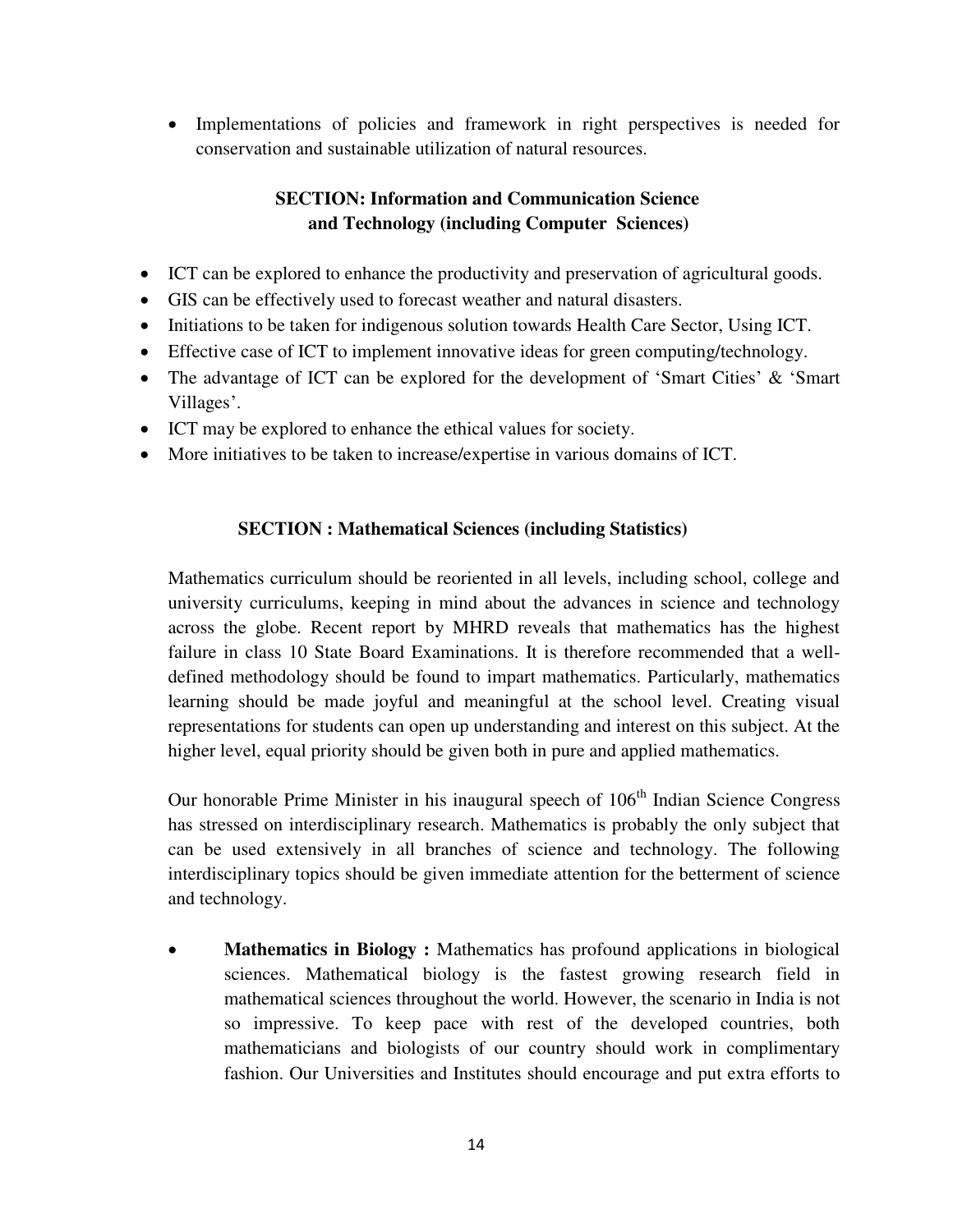do research in biomathematics and systems biology to better understand and explain complex biological phenomena.

- **Mathematics in Meteorology :** Mathematics plays a pivotal role in predicting climate change and weather forecasting. Mathematical meteorology is truly an interdisciplinary topic that involves mathematicians, physicists and geologists. Sophisticated computational techniques, like numerical methods, stochastic processes, data analysis, are indispensible parts for accurate weather prediction and extreme events. Keeping in mind the great variation in temperature and precipitation in India, future research should aimed at the intersection of mathematics and meteorology for the sustainable development of our country.
- **Big Data Analysis :** One of the most challenging tasks to the present days scientists, including mathematicians, is to analyze the big complex data set, uncover the hidden information in it and give insights about the trend and future. This big data analysis may be particularly important and useful in healthcare, meteorology, stock market, agriculture industries and other sectors. Despite its potential applications and usefulness, big data analysis for the benefit of aforesaid fields in India is lacking. Immediate attention and necessary impetus should be given to generate and use big data for the overall societal benefits of the nation. There is, however, a huge challenge for the scientists in terms of data collection, data modeling, data sharing, data storage and data protection to make this mission successful.

In addition to these, significant stress should be given in the topics like applied functional analysis, algebraic geometry, graph theory, complex analysis, operations research, mathematical physics, computational fluid dynamics and numerical computations.

# **SECTION : Medical Sciences (including Physiology)**

 Application of occupational health and Ergonomics can be used to improve the occupational health of the workforce of the country by humanization of work and work environment. Thus the drudgery of the workers may be lessened and productivity of the agricultural and industrial sector can be enhanced for the development of India. It is recommended that the quantum of research in this field should be in increased in universities, research institutes, and engineering institutes throughout the India. This discipline should be introduced in the curriculum of undergraduate and postgraduate courses in relevant disciplines of science and engineering. Every large and medium industry should have Occupational health experts and Ergonomists.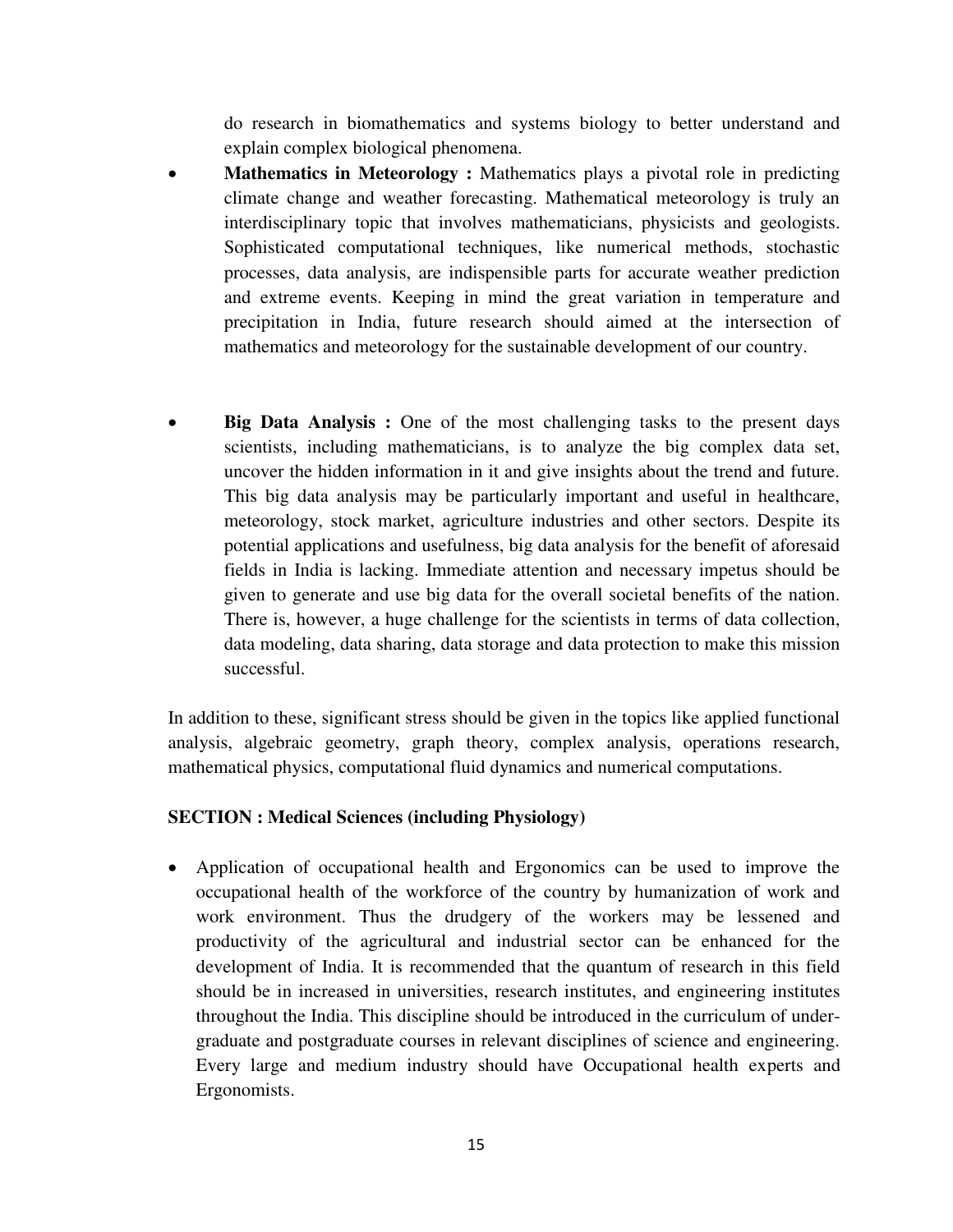- It may be pointed out that there is no comprehensive physiological database in India. The national physiological database has immense importance for identifying the pathological conditions of the patients of any country. The database will be helpful for the pathologists and medical practitioner for diagnosing diseases and treatment. The problem may be solved by establishing a 'PHYSIOLOGICAL SURVEY OF INDIA' which can take appropriate steps for forming physiological database at national level.
- In India there is increasing trends of life threatening diseases like, diabetes, cancer, AIDS and others. It is very much required to study the prevalence of such diseases in different populations and geographical regions so that proper health planning can be undertaken by the Govt. for particular disease in different areas of the country. In addition to that it is needed to understand the molecular basis of such diseases. Therefore, more research should be undertaken considering the socioeconomic and nutritional status of the population.
- The Govt. should undertake appropriate health policy for eradication of some prevalent diseases and for improving the general health of the people.
- More research is also required for the drug development considering the socioeconomic condition of the people of India. It is very much essential to emphasize for development of low cost medicine for a large section of population in India.
- Medical Colleges should have both Medical and basic physiologists which will strengthen both teaching and research component of the Colleges.

# **SECTION : New Biology (including Biochemistry, Biophysics & Molecular Biology and Biotechnology)**

- The knowledge in the New Biology domain termed as "Modern Biology" is changing fast to understand the biological system as a whole. Dynamic curriculum in this area integrating basic biology, chemistry, physics, mathematics, computation and statistics for understanding the functional biology should be introduced in the under-graduate and post-graduate curriculum with special emphasis on related practical and training.
- The integrated collaborative research among the different areas of science should be stressed in both basic and applied research to understand the biological system at molecular level in detail for development of precision medicine.
- Simulation of research in the areas of functional genomics, proteomics, metabolomics and interplay of different cellular proteins/pathway should be focused to facilitate targeted drug discovery associated with health and food production.
- System should be developed to encourage the innovative potential among the researchers to solve different biological problems.